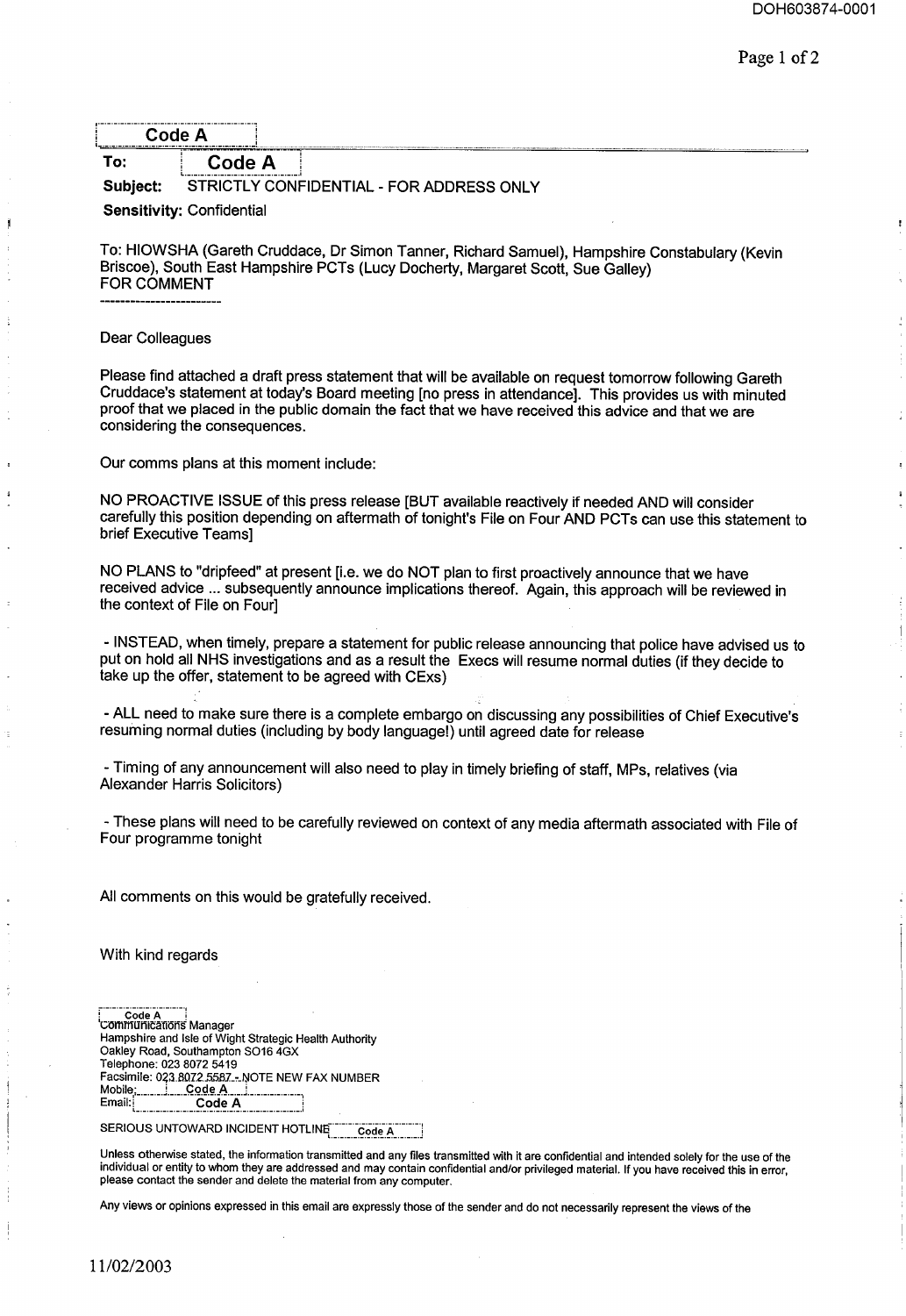$\ddot{\textbf{r}}$ 

 $\bar{z}$ 

**Page 2 of 2**

Hampshire and Isle of Wight Strategic Health Authority.

J.

Ĵ.

 $\begin{array}{c} \end{array}$ 

Ĵ

 $\mathbf{r}$ 

i.

j ś